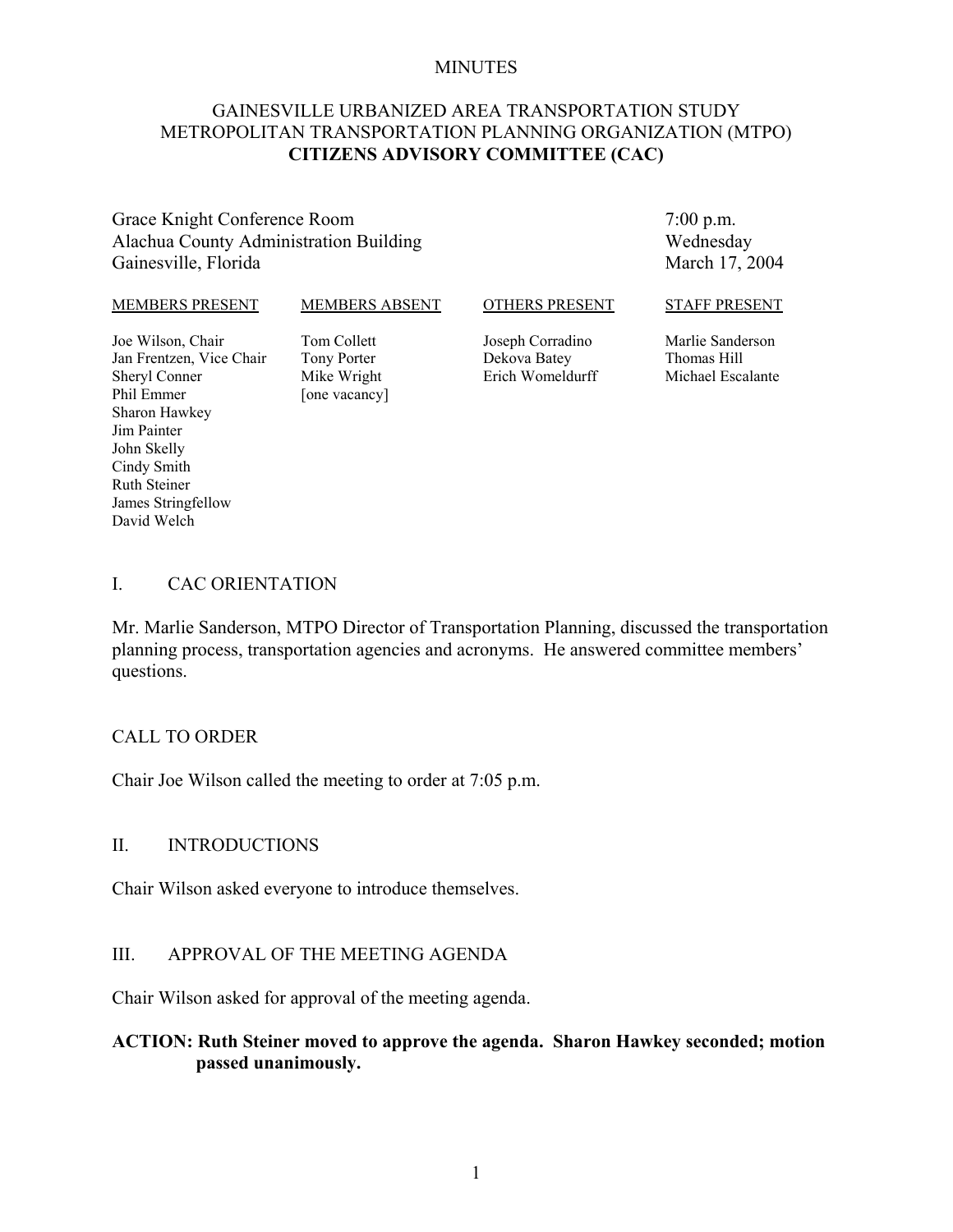# IV. APPROVAL OF COMMITTEE MINUTES

# **ACTION: John Skelly moved to approved the February 26, 2004 minutes amended to delete the word 'not' from Chair Wilson's comment in Agenda Item X. New Member Orientation/Training. Ruth Steiner seconded; motion passed unanimously.**

# V. CHAIRMAN'S REPORT

Mr. Marlie Sanderson, MTPO Director of Transportation Planning, announced that the next MTPO meeting is scheduled for June 3 at 7:00 p.m. in the Jack Durrance Auditorium. He said that the next CAC meeting is scheduled for May 19. He noted that there would be a CAC Orientation at 6:30 p.m. on May 19. He discussed the forthcoming Archer Road/SW  $16<sup>th</sup>$ Avenue Area Charrette scheduled for March 19 and 20 and the Year 2025 Long Range Transportation Plan Update workshop on March 18.

A member of the CAC suggested incorporating significant issues into the advertisement.

Mr. Sanderson said that MTPO staff would consider incorporating significant issues into the advertisement.

# VI. YEAR 2025 LONG RANGE TRANSPORTATION PLAN UPDATE-CONSULTANT AND STAFF PRESENTATIONS

Mr. Sanderson discussed the long range transportation plan update process and answered questions.

Mr. Joseph Corradino, The Corradino Group President, discussed the long range transportation process and schedule and answered questions.

Mr. Sanderson discussed the rolling tour schedule and the April Subarea meetings and answered questions. He noted that GRU would be eliminated as a subarea.

Mr. Corradino noted that a household survey would be conducted as part of the plan update.

## VII. YEAR 2025 LONG RANGE TRANSPORTATION PLAN UPDATE-RANDOM SURVEY OF HOUSEHOLDS

Mr. Corradino discussed a draft household survey and answered questions. He asked for recommendations for the survey.

# **It was a consensus of the CAC to survey the Gainesville Metropolitan Area.**

### VIII. INFORMATION ITEMS